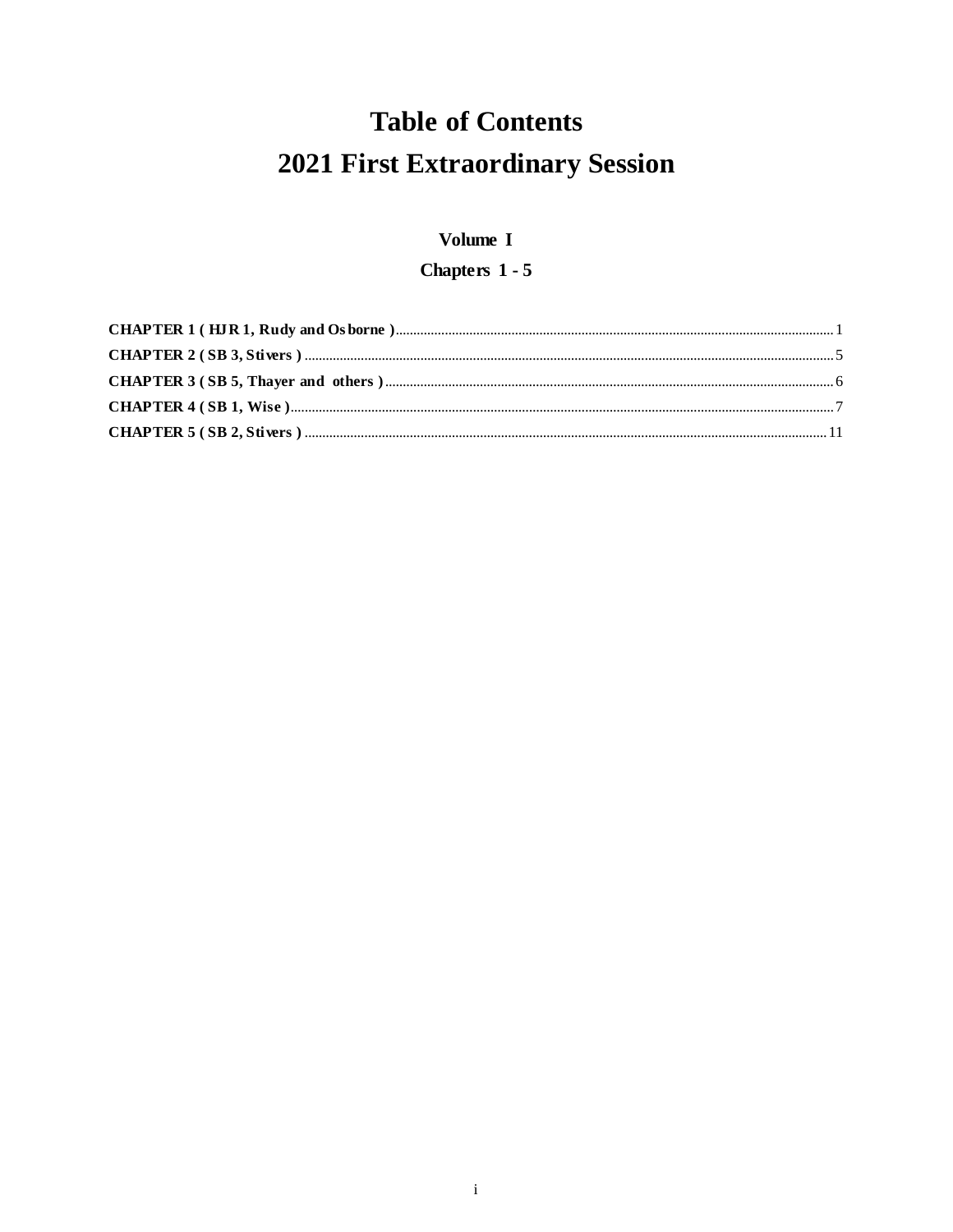#### CHAPTER 1 1

## **CHAPTER 1**

## **( HJR 1 )**

A JOINT RESOLUTION extending emergency executive actions and declaring an emergency.

WHEREAS, emergency executive orders, administrative regulations, and other directives have been issued by the Governor and executive branch agencies in response to the SARS-COV-2 virus; and

WHEREAS, KRS 39A.090 limits certain emergency executive actions, administrative regulations, and directives issued by the Governor to 30 days unless an extension is approved by the General Assembly, and some of the SARS-COV-2 emergency executive actions, administrative regulations, and other directives set out herein were extended by 2021 RS HJR 77 to 90 days after March 30, 2021; and

WHEREAS, a number of SARS-COV-2 emergency executive orders, administrative regulations, or directives need to be extended past the expiration date set out in 2021 RS HJR 77 and continued until January 15, 2022, in order to protect the citizens of Kentucky;

## NOW, THEREFORE,

Be it resolved by the General Assembly of the Commonwealth of Kentucky:

Section 1. All SARS-COV-2-related executive orders issued by the Governor and all executive actions and administrative orders, administrative regulations, or other administrative actions not specifically extended by this Resolution are of no further force or effect as of the effective date of this Resolution.

Section 2. The General Assembly hereby approves, extends, and in some cases modifies as stated, the following executive orders issued in response to the SARS-COV-2 virus, and declares that the same shall be in effect until and expire on January 15, 2022:

- (1) 2020 Executive Order 2020-215, which declared a state of emergency, to the extent necessary to:
	- (a) Secure current or future federal funding, including reimbursements, related to the SARS-COV-2 virus;
	- (b) Preserve the protections and status afforded by 2021 RS SB 5, 2021 Ky. Acts ch. 205; and
	- (c) Extend 2020 RS SB 150, 2020 Ky. Acts ch. 73, until January 15, 2022, to the extent the provisions are not superseded by statute or administrative regulation;
- (2) Notwithstanding any statutory provisions to the contrary, 2021 Executive Order 2021-666, related to the dispensing of pharmaceuticals;
- (3) Notwithstanding any statutory provisions to the contrary, 2021 Executive Order 2021-665, related to price gouging;
- (4) 2020 Executive Order 2020-220, related to health insurers waiving costs for COVID-19 screening, testing, and immunizations;
- (5) 2020 Executive Order 2020-265, related to retired first responders returning to work during an emergency;
- (6) 2020 Executive Order 2020-266, related to retired state employees returning to work during an emergency, except the provisions in paragraphs 8 and 9;
- (7) 2020 Executive Order 2020-277, related to temporary disability from occupational exposure to COVID-19, except the provisions in paragraph 3;
- (8) 2020 Executive Order 2020-243 to the extent that the order:
	- (a) Encourages social distancing among citizens; and
	- (b) Requires state agencies to:
		- 1. Encourage social distancing;
		- 2. Provide and conduct services by mail, Internet, phone, and/or video conferencing;
		- 3. Extend licenses, credentials, or certificates that require in-person appearances or education for renewal;
		- 4. Permit education and continuing education to be satisfied online;
		- 5. Extend deadlines for statutory or regulatory reporting; and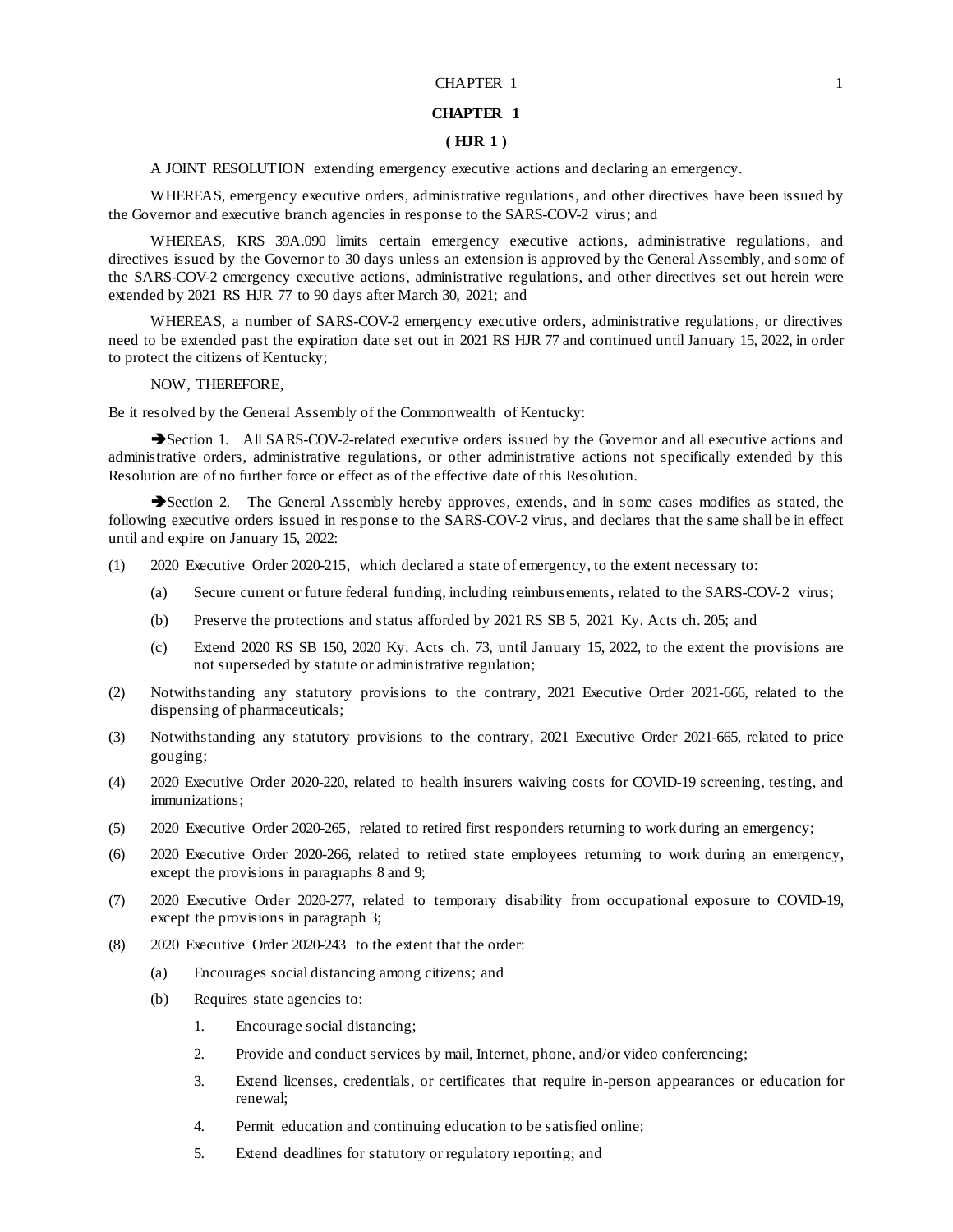- 6. Extend deadlines for payments of fees, taxes, and assessments, and waive late payment penalties incurred;
- (9) Secretary of the Governor's Executive Cabinet Order, dated March 31, 2020, related to the suspension of statutes and administrative regulations that require advanced practice registered nurses to have collaborative agreements with physicians in order to prescribe legend drugs and controlled substances; and
- (10) Secretary of the Governor's Executive Cabinet Order, dated April 24, 2020, related to the "practice of pharmacy" shall include initiating, ordering, and administering SARS-COV-2 testing.

Section 3. The General Assembly hereby approves, ratifies, modifies, and extends the following executive actions and administrative regulations issued by a cabinet, agency, or department in response to the SARS-COV-2 virus until January 15, 2022:

- (1) Labor Cabinet Administrative Order 2020-001, dated April 10, 2020, related to the allowing of digital signatures;
- (2) Cabinet for Health and Family Services Order, dated July 8, 2021, related to not requiring a clinician's order to administer, bill, or insure SARS-COV-2 testing and prohibiting cost-sharing;
- (3) Education and Workforce Development Administrative Order 2020-02 paragraphs 5, 7, 9, and 10 only, related to unemployment insurance;
- (4) Education and Workforce Development Administrative Order 2020-07, dated July 30, 2020, related to unemployment insurance clarification per federal law;
- (5) Labor Cabinet Administrative Order 2021-02, dated May 24, 2021, related to permitting auto industry employers to file electronically for unemployment insurance benefits for employees with recall rights;
- (6) Personnel Cabinet Memorandum No. 21-14, dated August 5, 2021, except that the annual leave shall be leave only and shall not be credited for compensation;
- (7) Cabinet for Health and Family Services Directive, dated August 18, 2021, related to out-of-state medical providers providing COVID-19 services;
- (8) Cabinet for Health and Family Services Directive, dated August 8, 2021, related to SARS-COV-2 testing waivers;
- (9) The Department of Financial Institutions Guidance issued June 5, 2021, and any extension, but not including Section 2 of the Guidance;
- (10) The Department of Financial Institutions Guidance, undated, related to waiving the requirement for physical signatures on U4 forms and updates on annual filings;
- (11) 201 KAR 8:505E, Administration of COVID-19 immunizations;
- (12) Energy and Environment Cabinet Emergency Bulletin to all solid waste management facilities from the secretary of the Energy and Environment Cabinet, dated March 26, 2020, related to the response to the request of the National Waste and Recycling Association dated March 24, 2020, asking that the Department for Environmental Protection consider granting relief or flexibility to certain administrative regulations concerning the handling, storage, and disposal of solid waste and recycling materials;
- (13) Energy and Environment Cabinet Memorandum to Department of Environmental Protection staff from the secretary of the Energy and Environment Cabinet, dated March 26, 2020, related to the SARS-COV-2 state of emergency, method 9 visual opacity measurements, and asbestos certification/accreditation renewals;
- (14) Energy and Environment Cabinet Memorandum to the staff of the Department of Environmental Protection, for dissemination, from the secretary of the Energy and Environment Cabinet, dated March 26, 2020, related to SARS-COV-2 state of emergency, waste water operators certification;
- (15) Energy and Environment Cabinet Memorandum to Department of Natural Resources staff, for dissemination, from the secretary of the Energy and Environment Cabinet, dated May 4, 2020, related to the SARS-COV-2 state of emergency extension of miner training deadlines;
- (16) Energy and Environment Cabinet and Public Service Commission Memorandum, dated July 31, 2020, related to the SARS-COV-2 state of emergency, requests for temporary flexibility relating to the specific instruction program conducted by the Kentucky Public Service Commission for water district commissioners under KRS 74.020(8)(b);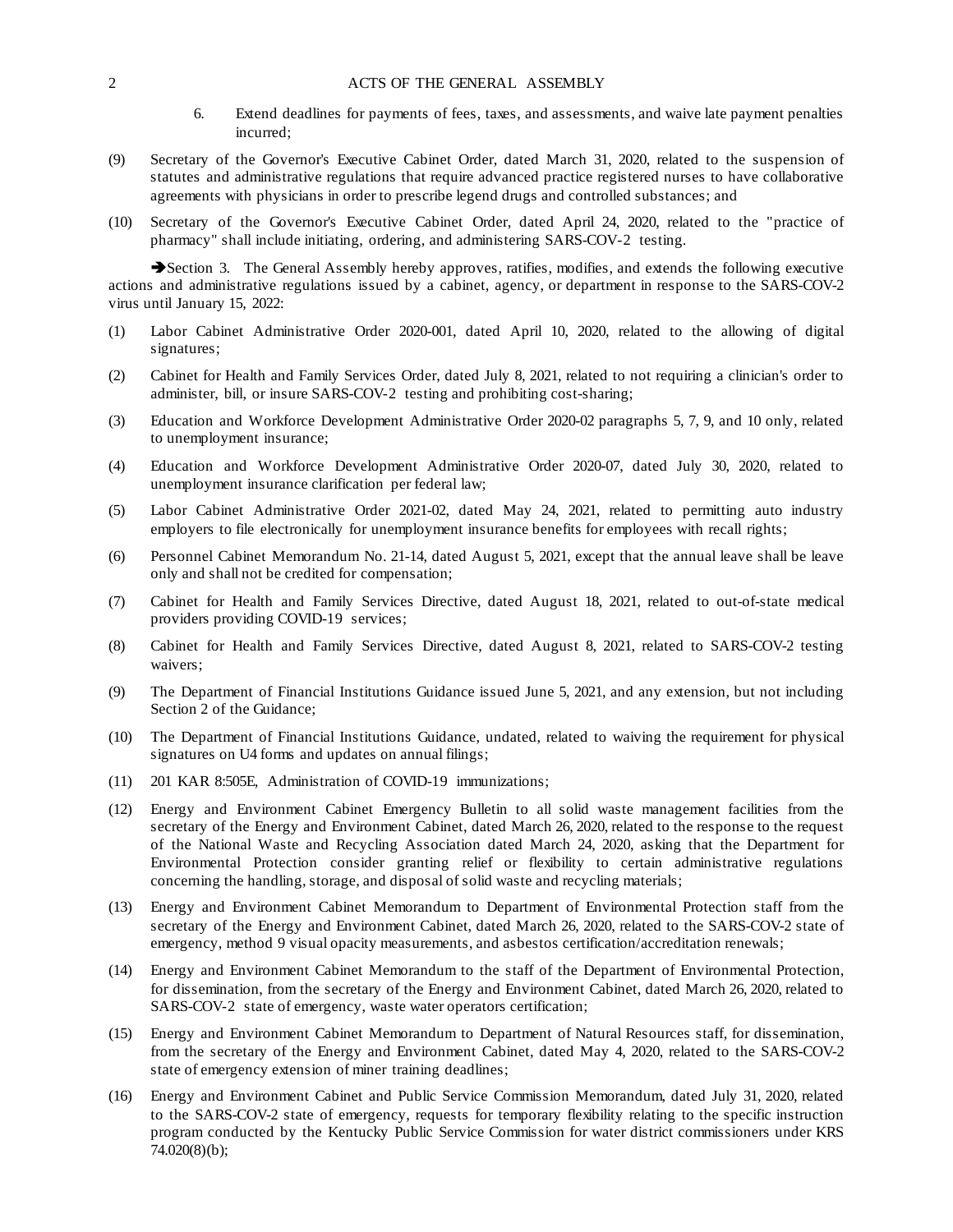#### CHAPTER 1 3

- (17) Energy and Environment Cabinet Memorandum to Department of Environmental Protection staff, for dissemination, from the secretary of the Energy and Environment Cabinet, dated August 6, 2020, related to the SARS-COV-2 state of emergency, requests for temporary regulatory flexibility relating to the consideration of the use of enforcement discretion for regulated entities for issues of noncompliance caused by SARS-COV-2;
- (18) Energy and Environment Cabinet Memorandum to the Department for Natural Resources staff, for dissemination, from the secretary of the Energy and Environment Cabinet, dated January 25, 2021, related to the SARS-COV-2 state of emergency, temporary master logger designations and master logger designations;
- (19) Public Protection Cabinet Orders, dated March 31, 2020, and April 7, 2020, related to licensure and the temporary suspension of the building code for hospital overflow areas;
- (20) Kentucky Economic Development Finance Authority Resolution No. 2020-0730, dated July 30, 2020, related to the deferral of job and wage requirements per financial incentive programs;
- (21) Department of Insurance Order, dated March 18, 2020, related to telehealth remote communications and the prior relationship requirement;
- (22) Cabinet for Health and Family Services, Office of the Secretary Order, dated April 6, 2020, related to waiver CHFS approval for a waiver if state law requirements are more stringent than HHS 1135 blanket waivers; and
- (23) Labor Cabinet Administrative Order 2020-04, dated December 15, 2020, related to unemployment insurance reserve ratios for employers with 100 or less employees, but not including section 3 of the administrative order.

Section 4. The General Assembly hereby approves, ratifies, and extends the following administrative actions issued by boards, commissions, corporations, and authorities in response to the SARS-COV-2 virus until January 15, 2022:

- (1) Board of Veterinary Examiners Order, dated April 16, 2020, to the extent that the order fulfills the objectives of subsection (8) of Section 2 of this Act;
- (2) Kentucky Applied Behavior Analysis Licensing Board Order, dated March 23, 2020, related to telehealth services;
- (3) Kentucky Board of Alcohol and Drug Counselors Order, dated April 2, 2020, related to licensure;
- (4) Kentucky Board of Licensed Diabetes Educators Order, dated July 21, 2020, related to social distancing and telework;
- (5) Kentucky Board of Licensure for Long-Term Care Administrators Orders, dated May 29, 2020, and March 26, 2021, related to continuing education and licensure;
- (6) Kentucky Board of Licensed Professional Counselors Order, dated April 2, 2020, related to distance counseling;
- (7) Kentucky Board of Licensure for Marriage and Family Therapists Order, dated March 31, 2020, related to telework;
- (8) Kentucky Board of Licensure for Occupational Therapy Order, dated March 24, 2020, related to telehealth;
- (9) Kentucky Board of Licensure for Private Investigators Order, dated June 10, 2020, related to licensure;
- (10) Kentucky Board of Examiners of Psychology Orders, dated March 25, 2020, June 8, 2020, and August 3, 2020, related to licensure, continuing education, and telehealth;
- (11) Kentucky Board of Speech-Language Pathology and Audiology Orders, dated March 25, 2020, and June 25, 2020, related to licensure and telehealth;
- (12) Kentucky Board of Interpreters for Deaf and Hard of Hearing Order, dated April 27, 2020, related to fees, licensure, and continuing education;
- (13) Kentucky Licensing Board for Specialists in Hearing Instruments Order, dated May 21, 2021, related to licensure and continuing education;
- (14) Kentucky Board of Barbering Order, to the extent that the order fulfills the objectives of subsection (8) of Section 2 of this Act;
- (15) Kentucky Board of Licensure for Massage Therapy Order, dated May 11, 2020, related to licensure;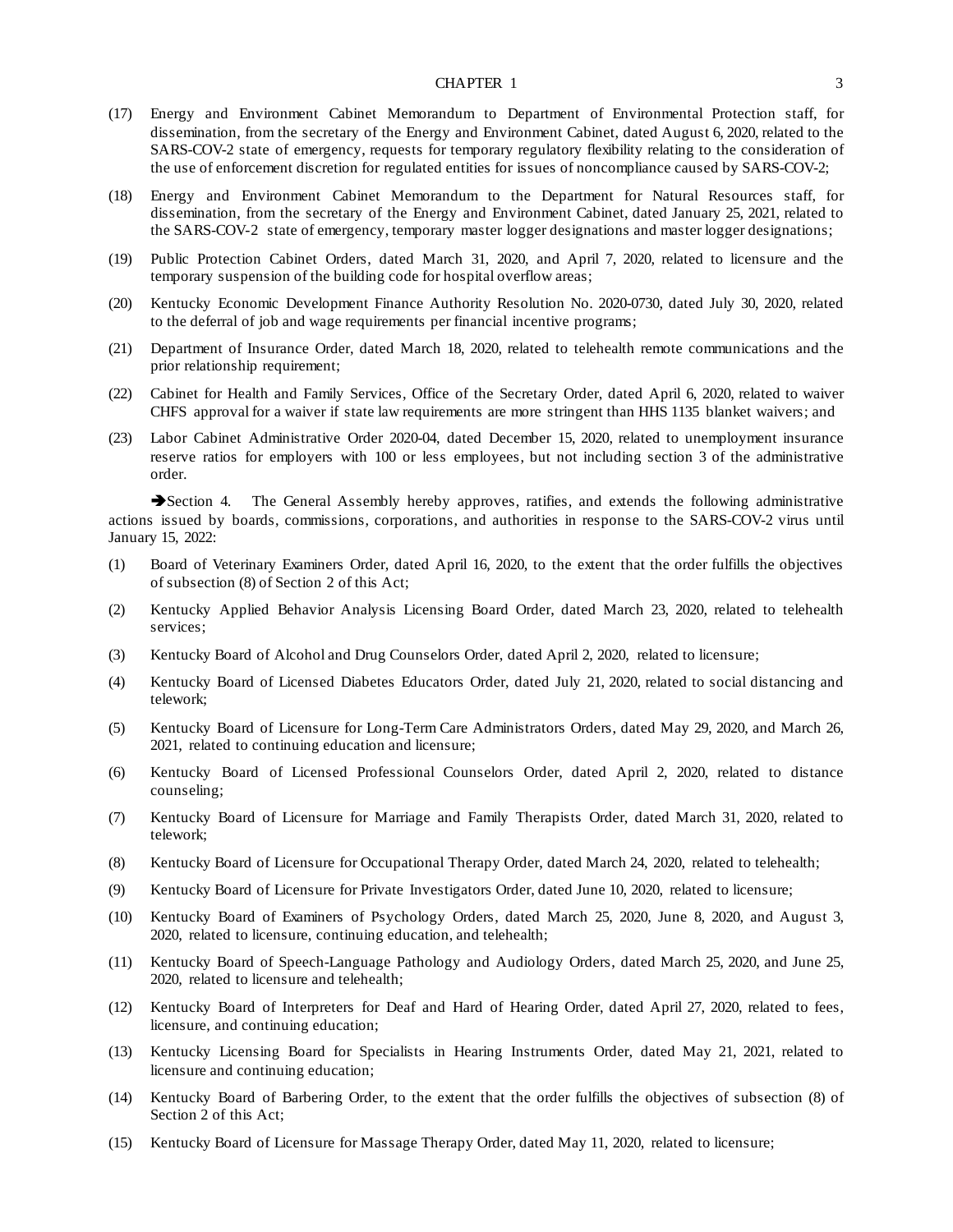- (16) Board of Pharmacy Order, dated April 24, 2020, related to the suspension of administrative regulations which relate to in-person work;
- (17) Bluegrass State Skills Corporation May 21, 2020, exemption to Guidelines 2020-2021;
- (18) Board of Dentistry Order, dated April 17, 2020, to the extent that the order fulfills the objectives of subsection (8) of Section 2 of this Act;
- (19) Board of Nursing Emergency Memoranda, dated March 5, 2021, August 26, 2020, April 17, 2020, and March 27, 2020, related to clinical education, APRN licensure, and temporary licensure;
- (20) Board of Social Work Memorandum, dated March 30, 2020, related to licensure and out-of-state practitioners;
- (21) Board of Licensure for Pastoral Counselors action, dated April 24, 2020, related to licensure;
- (22) Board of Licensure for Dieticians and Nutritionists actions, dated March 30, 2020, March 25, 2020, and October 30, 2019, related to licensure, telehealth, and continuing education;
- (23) Board of Durable Medical Equipment Suppliers action, dated May 19, 2020, related to suspension of license renewals;
- (24) Board of Chiropractic Examiners actions, dated April 24, 2020, and May 15, 2020, related to SARS-COV-2 mitigation and continuing education;
- (25) Kentucky Board of Podiatry actions, dated April 13, 2021, and July 28, 2020, related to a fee waiver;
- (26) Board of Prosthetics, Orthotics, and Pedorthics action, dated May 26, 2020, related to telehealth and continuing education;
- (27) Board of Respiratory Care undated action premised on the August 18, 2021, Cabinet for Health and Family Services directive, related to licensure;
- (28) Board of Licensure for Professional Art Therapists action, dated May 13, 2020, related to licensure;
- (29) Board of Emergency Medical Services:
	- (a) 202 KAR 7:201, First responders;
	- (b) 202 KAR 7:301, EMT;
	- (c) 202 KAR 7:330, Requirements for examination, certification, and recertification of the advanced emergency medical technician;
	- (d) 202 KAR 7:401, Paramedics;
	- (e) 202 KAR 7:501, Ambulance agency licensure;
	- (f) 202 KAR 7:510, Air ambulance services;
	- (g) 202 KAR 7:540, EMS data collection, management, and compliance;
	- (h) 202 KAR 7:545, License classifications;
	- (i) 202 KAR 7:550, Required equipment and vehicle standards;
	- (j) 202 KAR 7:555, Ground agencies;
	- (k) 202 KAR 7:560, Ground vehicle staff;
	- (l) 202 KAR 7:601, Training, education, and continuing education;
	- (m) 202 KAR 7:701, Scope of practice matters; and
	- (n) 202 KAR 7:801, Medical directors;
- (30) Kentucky Real Estate Commission action, dated March 19, 2020, related to licensure;
- (31) Kentucky Board of Home Inspectors action, dated August 18, 2020, related to licensure; and
- (32) Kentucky Board of Auctioneers action, dated April 8, 2020, related to distance learning.

Section 5. All executive orders, cabinet and agency orders, guidances, memoranda, directives, or actions identified herein shall be forwarded to the Secretary of State for posting prominently on the secretary's Web site until the conclusion of the SARS-COV-2 emergency.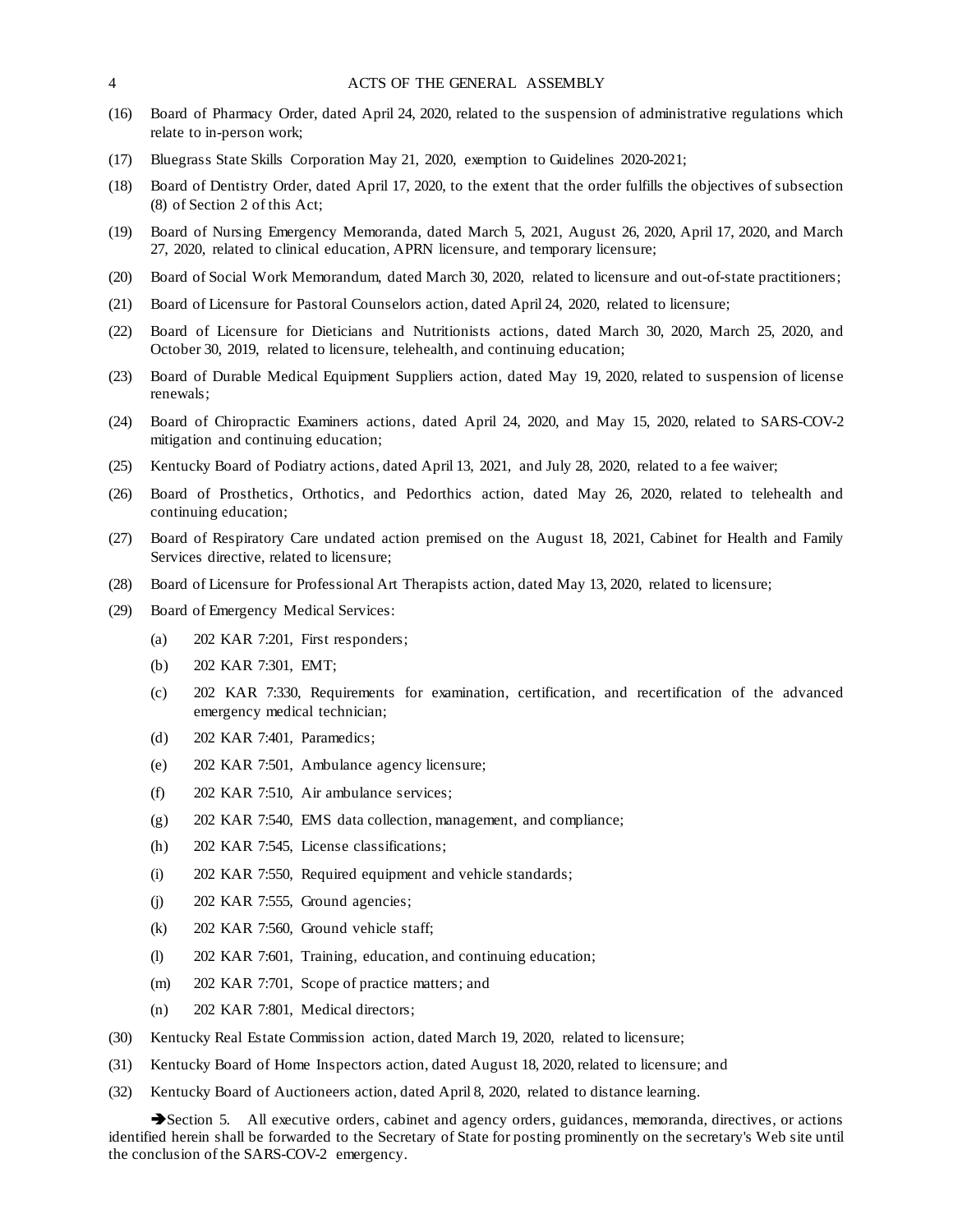#### CHAPTER 1 5

Section 6. Upon the expiration of an executive order, other directive, or administrative regulation declaring an emergency or other implementation of powers under KRS Chapter 39A, the Governor shall not declare a new emergency or continue to implement any of the powers under KRS Chapter 39A based upon the same or substantially similar facts and circumstances as the original declaration or implementation without the prior approval of the General Assembly.

Section 7. The state of emergency declared by the Governor in response to the flash flooding in Nicholas County, and in particular the City of Carlisle, on August 3, 2021, by Executive Order No. 2021-565 dated August 3, 2021, is extended an additional 30 days to ensure any necessary emergency services that may be required are provided to residents and businesses of Nicholas County and the City of Carlisle, as the Commonwealth's request for federal assistance submitted to the President of the United States through the Federal Emergency Management Agency on August 19, 2021, remains under review.

Section 8. If any of the executive or administrative actions identified herein becomes necessary after January 15, 2022, the Governor, responsible cabinet, agency, or department shall promulgate an emergency administrative regulation according to KRS Chapter 13A. If any suspension of statutes is included in the executive or administrative actions identified herein, or in any executive or administrative action contemplated after January 15, 2021, prior approval of the Attorney General shall be obtained as required by KRS 39A.180.

Section 9. Nothing in this Resolution shall be interpreted to allow state agencies to remain closed for regular in-person business.

Section 10. It is not the intention of the General Assembly that this Resolution should impair or delay the ability of the Commonwealth to receive any federal stimulus or pandemic-related funds.

Section 11. Whereas, the General Assembly desires to ensure that the citizens of the Commonwealth are protected during the SARS-COV-2 pandemic, an emergency is declared to exist, and this Resolution takes effect upon its passage and approval by the Governor or upon its otherwise becoming law.

**Signed by Governor September 7, 2021.**

### **CHAPTER 2**

## **( SB 3 )**

AN ACT relating to the COVID-19 pandemic, making an appropriation therefor, and declaring an emergency.

Be it enacted by the General Assembly of the Commonwealth of Kentucky:

Section 1. (1) There is hereby appropriated federal funds from the Coronavirus State Fiscal Recovery Fund of the American Rescue Plan Act in the amount of \$69,268,300 in fiscal year 2021-2022 to the General Administration and Program Support budget unit within the Health and Family Services Cabinet to address the continuing COVID-19 pandemic and the resulting pressures that have been experienced in the healthcare, long-term care, and school systems. The use of funds shall be prioritized in the following areas, but may be used in other critical health care need areas related to the COVID-19 as they arise:

Testing for COVID-19, including assisting hospitals, licensed health care providers, jails, prisons, homeless shelters, local health departments and other entities in acquiring and distributing sufficient COVID-19 tests;

(b) Assisting providers of established monoclonal antibody treatment and assisting additional providers in establishing monoclonal treatment centers, with the goal of having at least one qualified treatment center available in each of the 15 area development districts; and

(c) Providing for "Test and Stay" COVID-19 testing at schools to ensure students are able to continue attending school in person instead of entering quarantine when those students have no symptoms and continue to have a negative COVID-19 test.

(2) (a) If any other sources of federal COVID-19 pandemic funding are available for any of the uses listed under subsection (1) of this section, and those uses are acceptable under federal requirements and guidelines, those sources should be used prior to the funding appropriated under subsection (1) of this section. Other sources may include but are not limited to currently existing funding for COVID-19 screening and testing programs to ensure inperson learning in schools, testing, or the purchase of tests, and remaining Coronavirus Relief Funds.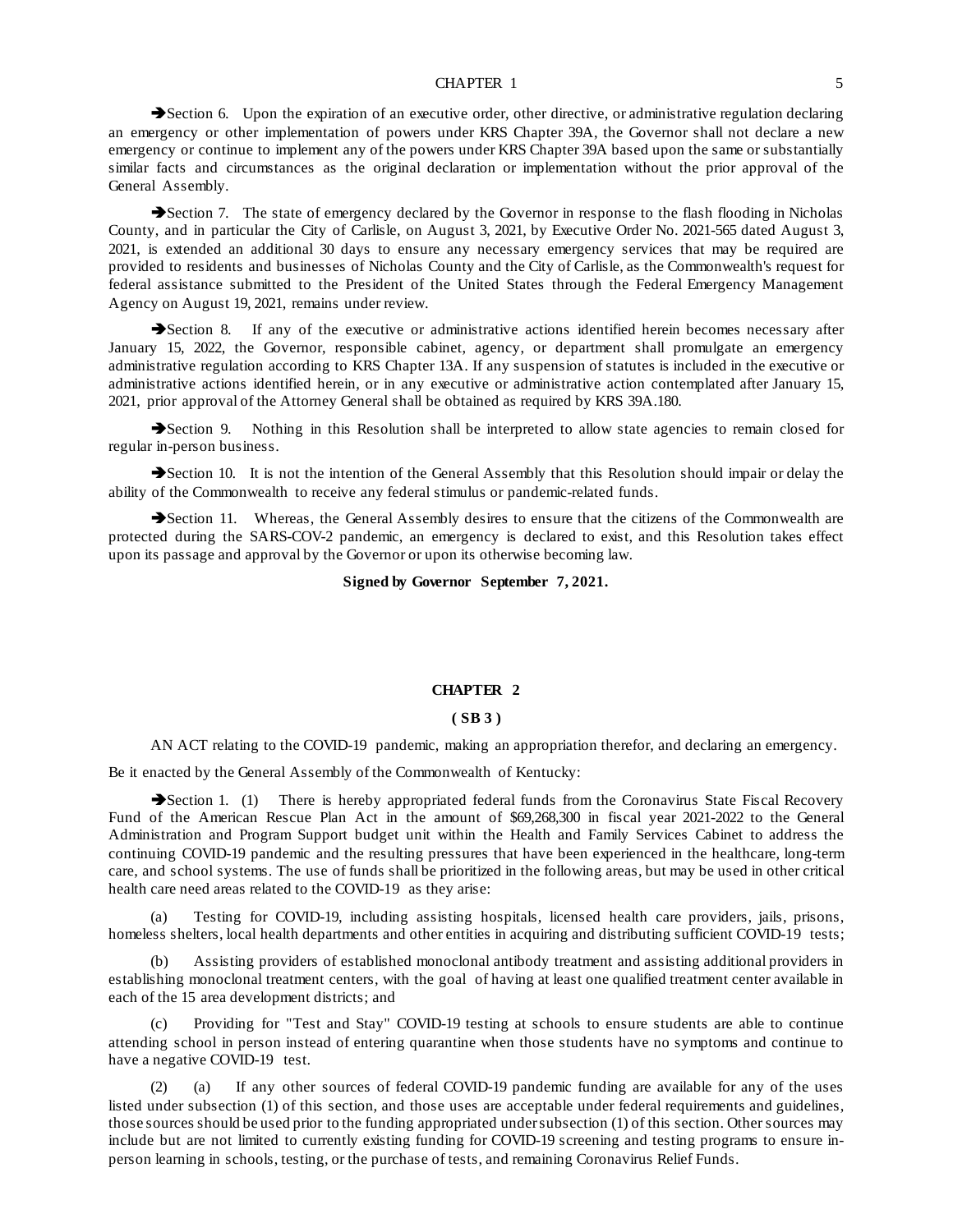(b) Funds shall be used in accordance with American Rescue Plan Act and United States Treasury requirements and guidance.

- (c) Funds shall not be used for any increase in administration fees or salaries for administrative personnel.
- (d) Funds shall not be used to supplant funding from other state or federal programs.

Section 2. 2021 Ky. Acts ch. 196, sec. 6 is amended to read as follows:

"There is hereby appropriated Federal Funds from the Coronavirus State Fiscal Recovery Fund of the American Rescue Plan Act in the amount of *\$505,731,700*[\$575,000,000] in fiscal year 2021-2022 to the Employment Services budget unit for payment of interest and principal, in that order, for advances under Title XII of the Social Security Act during calendar year 2021.".

Section 3. The Cabinet for Health and Family Services shall submit to the Legislative Research Commission and the Interim Joint Committee on Health, Welfare, & Family Services by December 15, 2021, a report of all expenditures used, including a breakdown of expenditures that includes but is not limited to the following:

(1) The number of COVID-19 tests purchased and provided by each entity assisted;

(2) The number of monoclonal antibody treatment providers and centers and treatments purchased and provided by each treatment provider and center; and

The number of "Test and Stay" COVID-19 testing purchased and provided to schools and the number of student quarantine days by school district.

Section 4. Whereas the healthcare system is severely stressed by the COVID-19 pandemic and K-12 schools need additional COVID-19 testing supplies to avoid extensive quarantines and to ensure in-person school participation, an emergency is declared to exist, and this Act takes effect upon its passage and approval by the Governor or upon its otherwise becoming a law.

## **Signed by Governor September 9, 2021.**

## **CHAPTER 3**

## **( SB 5 )**

AN ACT funding programs and projects for economic development projects exceeding a minimum investment of \$2,000,000,000, making an appropriation therefor, and declaring an emergency.

Be it enacted by the General Assembly of the Commonwealth of Kentucky:

Section 1. There is hereby appropriated from the Budget Reserve Trust Fund (KRS 48.705) to the Economic Development budget unit General Fund moneys in the amount of \$350,000,000 in fiscal year 2021-2022 for funding of Kentucky Economic Development Finance Authority forgivable loans ("KEDFA loans") for economic development projects with a minimum investment of \$2,000,000,000. Such forgivable loans may be offered as the net present value of and as a substitute for economic incentives offered under the Kentucky Business Investment program (KRS 154.32), the Kentucky Enterprise Initiative Act (KRS 154.31), and the Economic Development Fund program (KRS 154.12-100). Therefore, if such a loan is offered and awarded, the state will collect the sales and use taxes, Kentucky income tax, limited liability entity tax, and payroll withholding tax eligible for a wage assessment that would otherwise be exempted under those incentive programs. The Cabinet for Economic Development shall determine the terms and conditions of the KEDFA loans, monitor the performance of the economic development projects, and secure reasonable collateral. Annual status of any KEDFA loans awarded shall be reported to the General Assembly by November 1 of each year so long as the KEDFA loans are in effect.

Section 2. The Restrictive Covenants associated with property purchased in 2002 consisting of 47 tracts of contiguous real property in Hardin County acquired to be used solely in connection with economic development projects require the General Assembly, the Kentucky Economic Development Finance Authority ("Authority"), and the Kentucky Cabinet for Economic Development ("Cabinet") to authorize the use of property for major manufacturing, processing, and assembling facilities and provide written consent if the property is conveyed to any party other than the Elizabethtown-Hardin County Industrial Foundation ("Foundation"). For eligible projects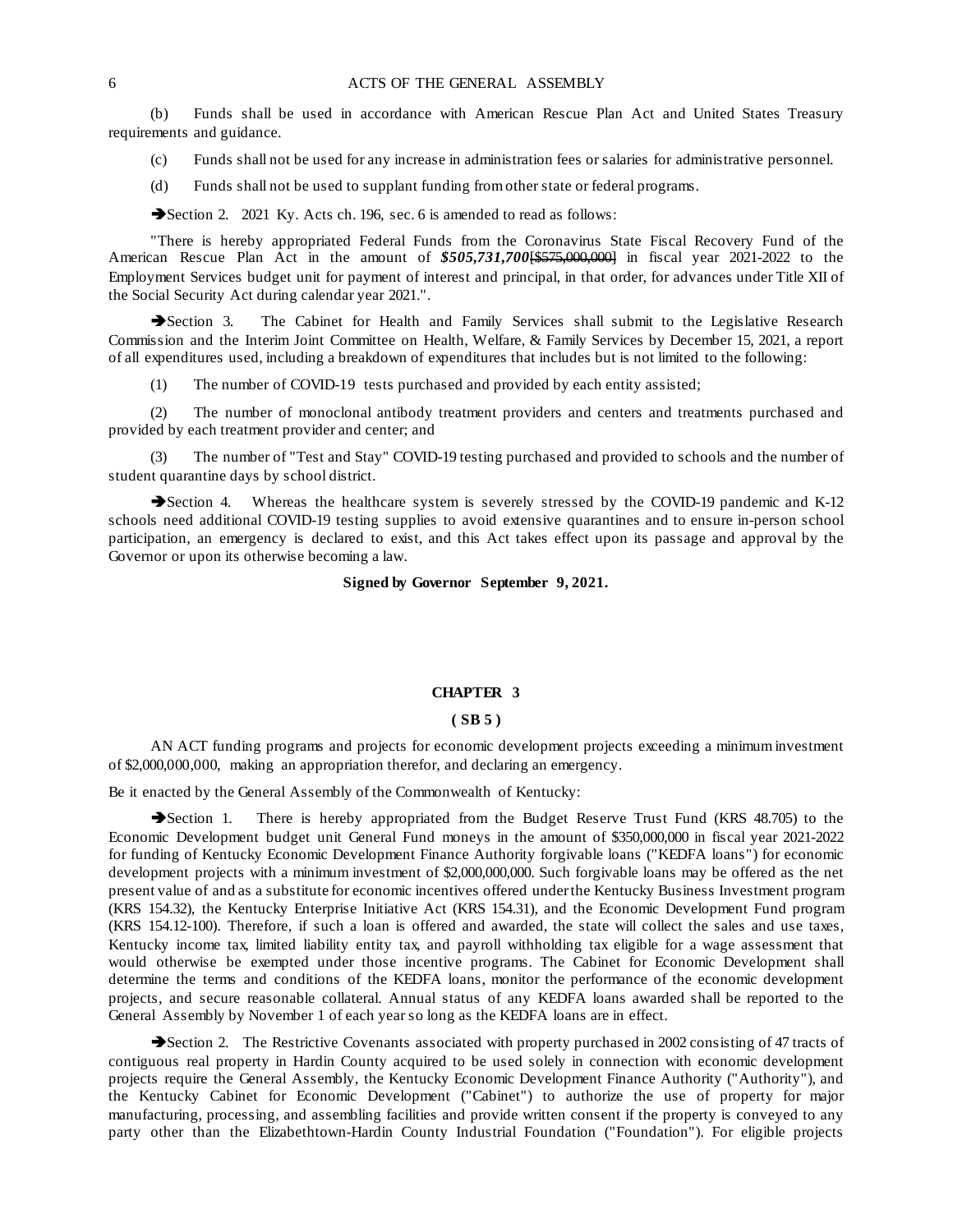#### CHAPTER 3 7

meeting these qualifications, the General Assembly authorizes the Authority to approve the use of the property and provides consent to transfer the property to another entity.

Section 3. There is hereby appropriated from the Budget Reserve Trust Fund (KRS 48.705) to the Economic Development budget unit General Fund moneys in the amount of \$10,639,600 in fiscal year 2021-2022 to pay off the loan made pursuant to a Loan Agreement dated August 29, 2002, by and between the Authority, Hardin County, and the Foundation associated with the property outlined in Section 2 of this Act to be used solely in connection with economic development projects.

Section 4. There is hereby appropriated from the Budget Reserve Trust Fund (KRS 48.705) to the Economic Development budget unit General Fund moneys in the amount of \$20,000,000 in fiscal year 2021-2022 to make training grants under the Bluegrass State Skills Corporation programs to support economic development projects with a minimum investment of \$2,000,000,000. The Cabinet for Economic Development shall determine the terms and conditions of the Bluegrass State Skills Corporation training grants and monitor the performance of the economic development projects in utilizing such grants consistent with the Bluegrass State Skills Corporation training program.

Section 5. There is hereby appropriated from the Budget Reserve Trust Fund (KRS 48.705) to the Kentucky Community and Technical College System budget unit General Fund moneys in the amount of \$5,000,000 in fiscal year 2021-2022 to make training grants under the KCTCS-TRAINS program to support economic development projects with a minimum investment of \$2,000,000,000. The Kentucky Community and Technical College System shall determine the terms and conditions of the KCTCS-TRAINS training grants and monitor the performance of the economic development projects in utilizing such grants consistent with the KCTCS-TRAINS training program. Notwithstanding KRS 164.092(1)(e), this appropriation is excluded from the formula base amount.

Section 6. There is hereby appropriated from the Budget Reserve Trust Fund (KRS 48.705) to the Kentucky Community and Technical College System budget unit General Fund moneys in the amount of \$25,000,000 in fiscal year 2021-2022 for a capital project to construct an on-site training center located on the property outlined in Section 2 of this Act.

Section 7. Notwithstanding KRS 45.229, the General Fund apportionments outlined in Sections 1, 3, 4, 5, and 6 in this Act shall not lapse and shall carry forward.

Section 8. Whereas economic development and job creation are vital to the health, well-being, and economic prosperity of the citizens of the Commonwealth, an emergency is declared to exist, and this Act takes effect upon its passage and approval by the Governor or upon its otherwise becoming law.

## **Signed by Governor September 9, 2021.**

## **CHAPTER 4**

## **( SB 1 )**

AN ACT relating to the delivery of education and care for children and declaring an emergency.

Be it enacted by the General Assembly of the Commonwealth of Kentucky:

SECTION 1. A NEW SECTION OF KRS CHAPTER 13A IS CREATED TO READ AS FOLLOWS:

- *(1) The General Assembly finds that 902 KAR 2:213E, Childcare Standards for Covering the Face in Response to Declared National or State Public Health Emergency, was found deficient but remained effective notwithstanding the finding of deficiency pursuant to KRS 13A.330, on or after March 30, 2021, and before the effective date of this Act, as evidenced by the records of the Legislative Research Commission.*
- *(2) Contrary provisions of any section of the Kentucky Revised Statutes notwithstanding, the administrative regulation referenced in subsection (1) of this section shall be null, void, and unenforceable as of the effective date of this Act.*
- *(3) Contrary provisions of any section of the Kentucky Revised Statutes notwithstanding, the administrative body shall be prohibited from promulgating an administrative regulation that is identical to, or substantially the same as, the administrative regulation referenced in subsection (1) of this section for a period beginning on the effective date of this Act and concluding on June 1, 2023.*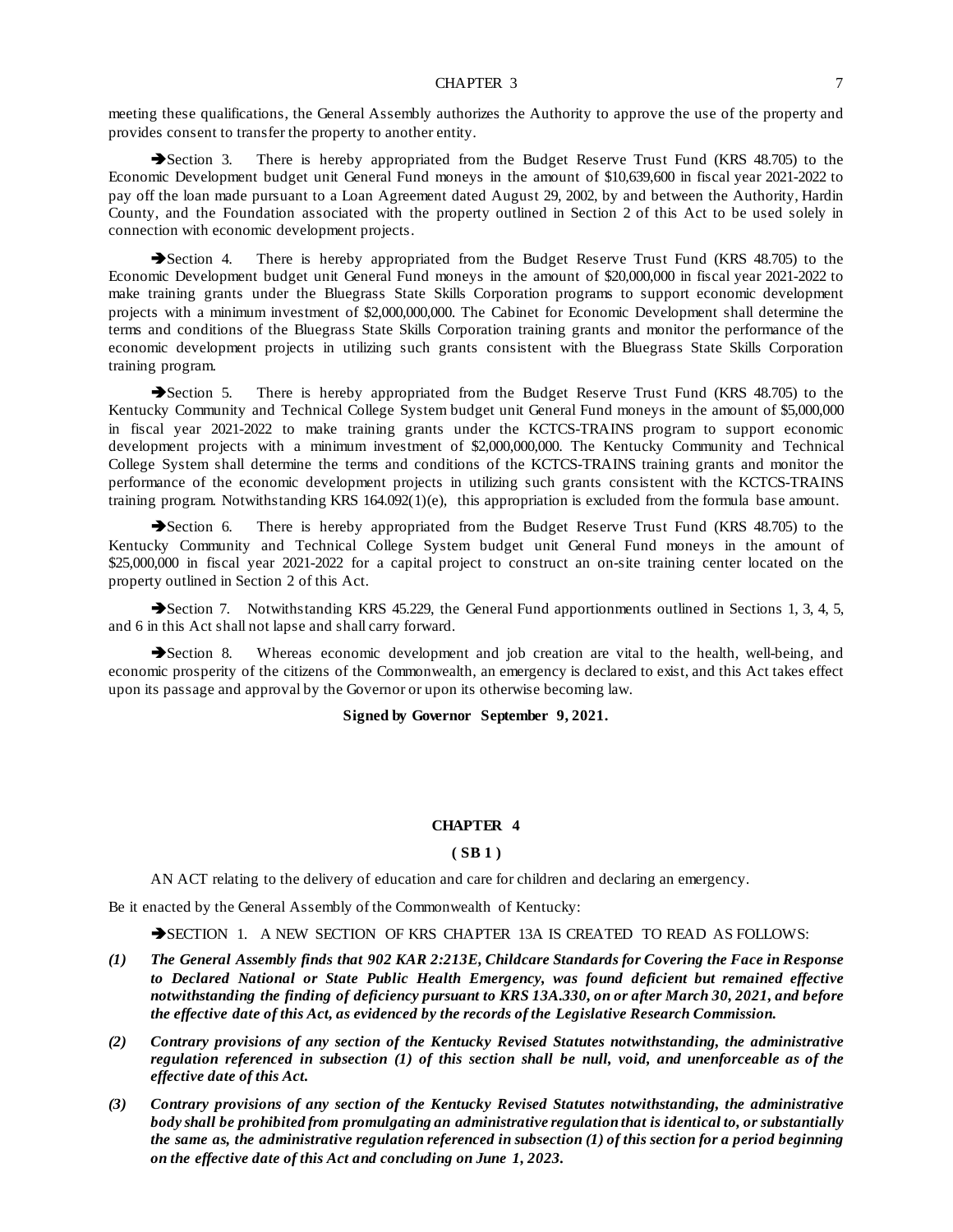*(4) The administrative regulation referenced in subsection (1) of this section shall be available to the public, in the office of the Legislative Research Commission's regulations compiler.*

SECTION 2. A NEW SECTION OF KRS CHAPTER 13A IS CREATED TO READ AS FOLLOWS:

- *(1) The General Assembly finds that 702 KAR 1:195E, Face Coverings in School Facilities, was found deficient but remained effective notwithstanding the finding of deficiency pursuant to KRS 13A.330, on or after August 17, 2021, and before the effective date of this Act, as evidenced by records of the Legislative Research Commission.*
- *(2) Contrary provisions of any section of the Kentucky Revised Statutes notwithstanding, the administrative regulation referenced in subsection (1) of this section shall be null, void, and unenforceable five (5) working days from the effective date of this Act.*
- *(3) Contrary provisions of any section of the Kentucky Revised Statutes notwithstanding, the administrative body shall be prohibited from promulgating an administrative regulation that is identical to, or substantially the same as, the administrative regulation referenced in subsection (1) of this section for a period beginning on the effective date of this Act and concluding on June 1, 2023.*
- *(4) The administrative regulation referenced in subsection (1) of this section shall be available to the public, in the office of the Legislative Research Commission's regulations compiler.*

Section 3. Recognizing the significant and imminent safety concerns and challenges to operating schools during the COVID-19 pandemic, the General Assembly requires each school district to have a COVID-19 school operations plan in place as of the effective date of this Act. Each school district shall submit its COVID-19 school operations plan, and any subsequent versions, to the Kentucky Department of Education (KDE) for informational purposes and shall make the plan available on the district's website.

Section 4. (1) Within 14 days of the effective date of this Act, the Department for Public Health shall develop a COVID-19 "test to stay" model school plan that may be implemented by school districts, in whole or in part, to minimize the impact of quarantining non-symptomatic students and staff.

The model plan shall include, as an alternative to quarantining, an on-site testing option that allows non-symptomatic students with school-related COVID-19 exposures to remain at school by testing negative for COVID-19 for a certain number of days following exposure. The model plan shall provide guidance for contact tracing and quarantining based on whether or not exposed individuals were masked, non-masked, or fully vaccinated.

(3) A school district's local health department shall provide assistance in implementing a school district's test-to-stay plan, or any other local school board-approved COVID-19 plan for masking, contact tracing, and quarantining, including the location and procurement of resources. The Department for Public Health shall provide support to the local health departments in assisting the school districts.

Section 5. (1) Notwithstanding any other statute or administrative regulation to the contrary, a school district may temporarily assign students at the school, grade, classroom, or student group level to remote instruction due to significant absences of students or staff related to the COVID-19 pandemic until December 31, 2021.

With prior authorization from the local board of education, the decision to temporarily assign students to remote instruction shall be at the discretion of the superintendent. The temporary assignment to remote instruction shall be no longer than is necessary to alleviate student and staff absences due to COVID-19.

(3) Remote instruction may be provided to a particular school, grade, classroom, or group of students up to 20 days under this section. No school district shall utilize remote instruction under this section for more than 20 days. A school district shall not temporarily assign every student in the district to remote instruction under this section, unless all students in the school district are located in a single school facility.

Students temporarily assigned to remote instruction shall receive at least the minimum daily instruction required pursuant to KRS 158.060, which shall include the content standards as provided in the Kentucky Academic Standards.

Remote instruction provided under this section shall not be counted against student attendance days authorized under a school district's approved nontraditional instruction plan.

Section 6. (1) Notwithstanding any statute or administrative regulation to the contrary, for school year 2021-2022, school districts may, when submitting the Superintendent's Annual Attendance Report, substitute attendance data for school year 2018-2019 or for school year 2019-2020 for attendance data for school year 2021- 2022. The selected data shall be utilized to calculate the average daily attendance that will be used in calculating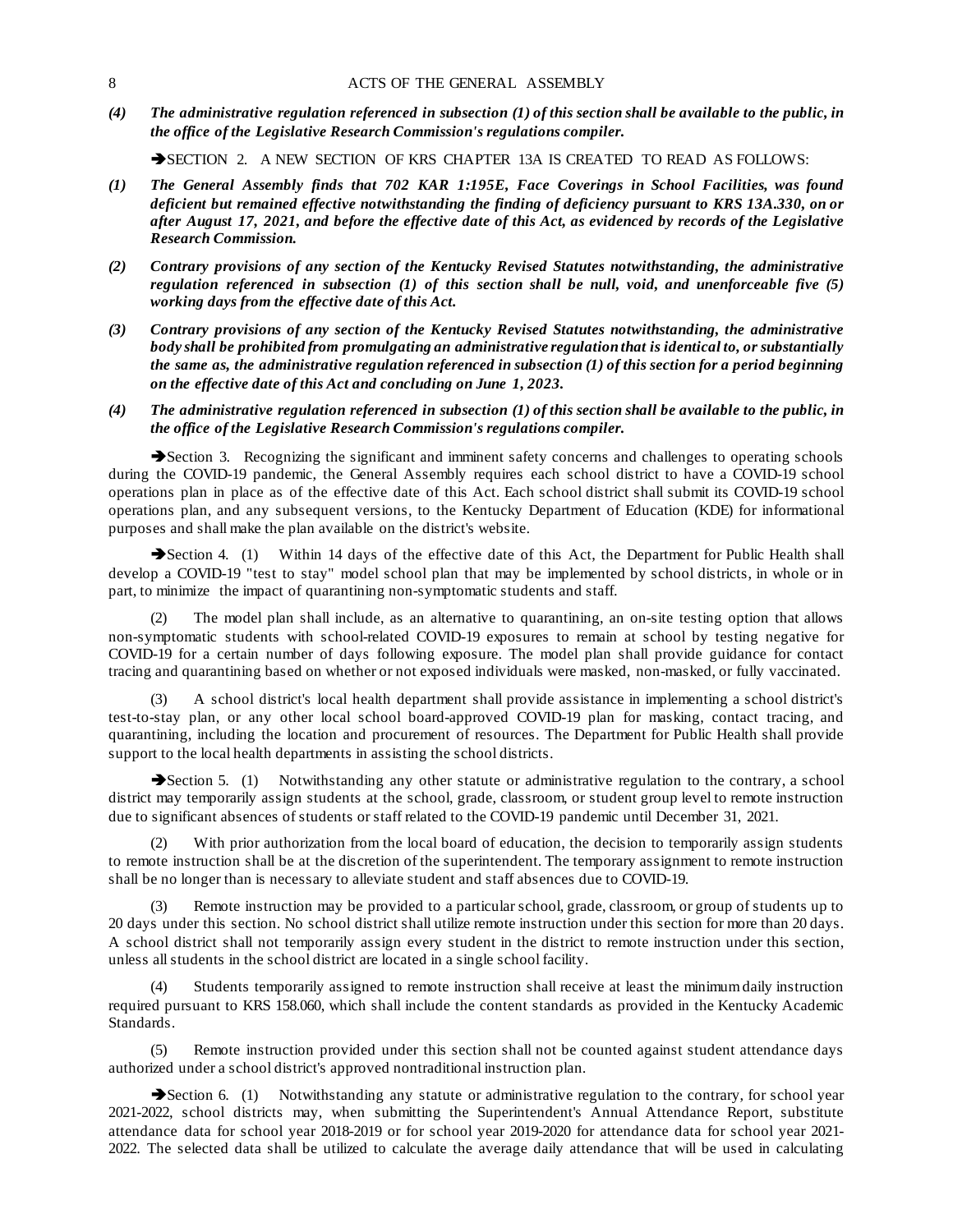Support Education Excellence in Kentucky (SEEK) funds and any other state funding based in whole or in part on average daily attendance for the district.

(2) Current year data shall be used for property assessments per KRS 160.470(5), district tax rates levied, equivalent tax rates based on tax levies, exceptional and limited English proficiency student counts, and state equalization.

(3) For school year 2021-2022, each school district shall continue to enforce compulsory attendance requirements set forth in KRS Chapter 159 and report student attendance in the statewide student information system as required by state statute and administrative regulation.

It is the intent of the General Assembly to enact legislation in the 2022 General Session to address the adjustment of SEEK calculations related to attendance growth over prior school years.

Section 7. When a school district utilizes a student attendance day under an approved nontraditional instruction plan due to COVID-19, or utilizes remote instruction under Section 5 of this Act, all certified staff and any classified staff designated by the district shall be required to perform work duties on-site during the student attendance day, except for employees quarantined due to COVID-19 who the district determines can fulfill their job duties remotely.

Section 8. (1) Notwithstanding the requirements of KRS 161.100, 16 KAR 2:030, and any other statute or administrative regulation to the contrary, for the 2021-2022 school year, a local school district may employ individuals to serve as short- or long-term substitute teachers under the requirements of this subsection. An individual must comply with the background checks required under subsection (5) of this section and have:

(a) At least 64 hours of college credit; or

(b) A high school diploma or equivalent and 4 years of occupational experience related to education, childcare, or the subject area to be taught.

An individual hired under this subsection must apply for the one-year emergency substitute certification from the Education Professional Standards Board, and a school district may employ the individual prior to the receipt of the certificate if all other requirements of this subsection are met.

For the 2021-2022 school year, a local school district may fill certified positions notwithstanding the vacancy process requirements contained in KRS 160.380(2)(b), (c), and (d).

(3) Notwithstanding any other statute or administrative regulation to the contrary, for the 2021-2022 school year, classified staff employed by the school district as of the effective date of this Act may perform classroom instructional activities without direct supervision by certified staff.

Notwithstanding the requirement that instruction be provided by a certified teacher in KRS 158.033 and any other statute or administrative regulation to the contrary, for the 2021-2022 school year, home or hospital instruction may be provided by classified staff employed by the school district as of the effective date of this Act.

(5) For the 2021-2022 school year, compliance background checks under KRS 160.380 are required, except, notwithstanding KRS 160.380(7)(a), a superintendent may employ all individuals on probationary status upon receiving a preliminary background check conducted by the Administrative Office of the Courts, provided the background checks required under KRS 160.380 have been requested by the date the probationary employment begins.

(6) The Department of Kentucky State Police and the Cabinet for Health and Family Services shall prioritize the completion of school district employee application background checks under KRS 160.380 for the 2021-2022 school year.

(7) Nothing in this section shall be interpreted to waive any requirements of the Individuals with Disabilities Education Act, 20 U.S.C. secs. 1400 et seq. or any other federal act.

Section 9. (1) Notwithstanding any provision of KRS 161.605 or 161.612 to the contrary, for the time period occurring on or after the effective date of this Act and until January 15, 2022, the following shall apply to retirees who retired from the Teachers' Retirement System on or before August 1, 2021, and who subsequently return to employment for a local board of education in a full-time or part-time teaching position, or in a position providing substitute teaching services:

(a) The separation of service required shall be a bona fide separation of at least one month for retirees returning to work in a full-time, part-time, or substitute teaching position with a local board of education. The system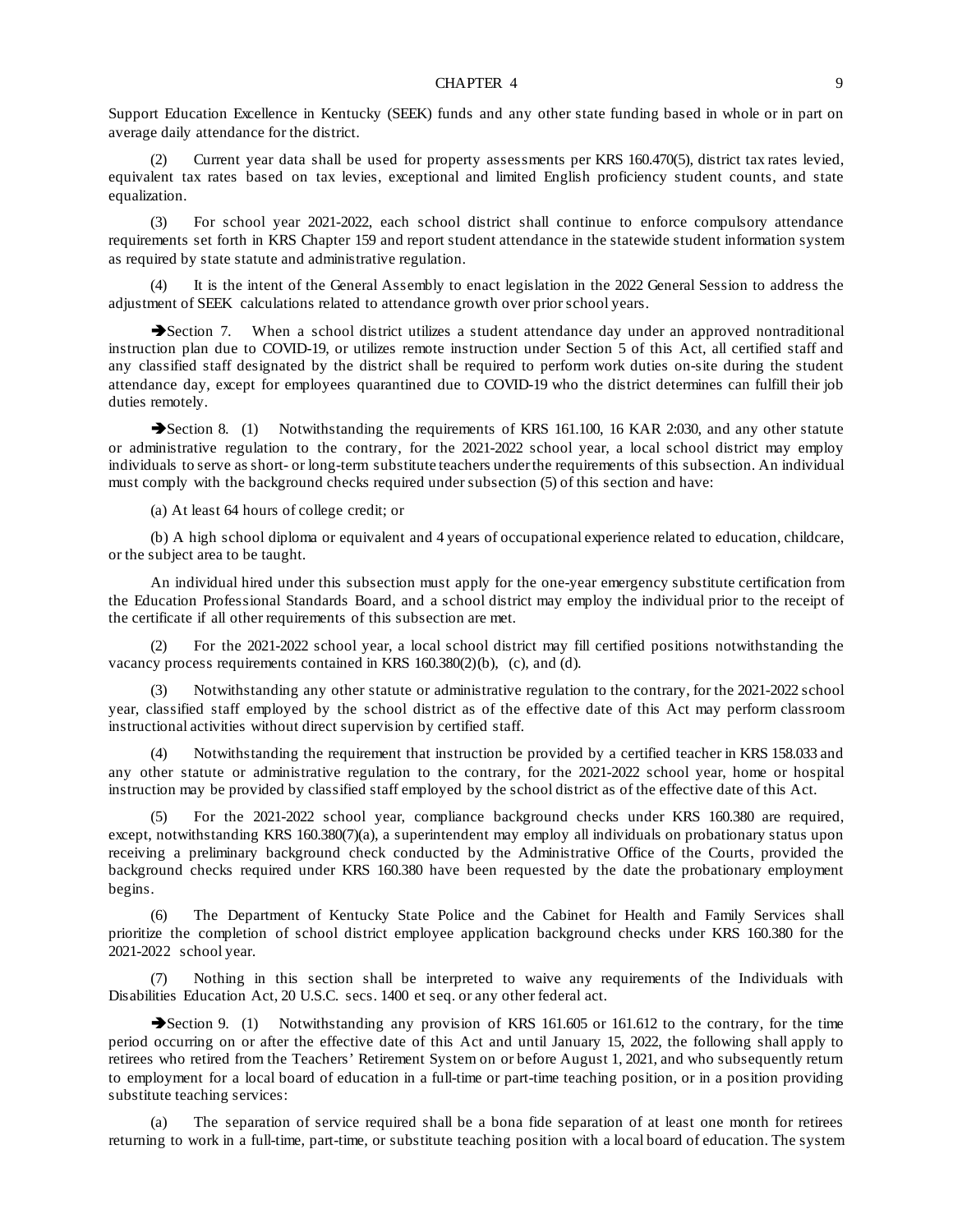### 10 **ACTS OF THE GENERAL ASSEMBLY**

shall not be able to extend the break in employment as provided by this paragraph unless an extension is needed due to a conflict with federal law as described in subsection (4) of this section;

The critical shortage program limitations on the number of retired teachers reemployed under the program by a local school district as provided by KRS 161.605(8)(a) shall be increased to a maximum number of 10 percent of the total active members employed by the local school district on a full-time basis as defined under KRS 161.220(21); and

(c) Other than the temporary adjustments provided in this subsection, all other provisions of KRS 161.220 to 161.716 and 161.990 shall apply.

The provisions of subsection (1) of this section shall expire on January 15, 2022. Upon expiration of these temporary provisions, any future reemployment or ongoing reemployment of retirees subject to the provisions of subsection (1) of this section shall, for such future or ongoing reemployment occurring after January 15, 2022, be subject to KRS 161.605, including the existing limitations on the critical shortage program, except that a retiree who is reemployed according to the provisions of subsection (1) of this section shall not be required to observe any additional separation of service beyond the one month specified by subsection (1)(a) of this section if he or she remains employed or is reemployed on or after January 15, 2022.

(3) Additional costs incurred to school districts under this section for the hiring of critical shortage teachers to meet the educational challenges of the COVID-19 pandemic are deemed a qualified expense by the General Assembly for purposes of utilizing federal pandemic funds and shall be authorized for use by school districts for this purpose unless in conflict with federal law.

(4) Any provision of subsection (1) and (2) of this section in conflict with federal law as determined by the system shall be void. The school districts shall be notified of any provision in conflict that is voided.

Section 10. (1) Notwithstanding any provision of KRS 61.637 or 78.5540 to the contrary, for the time period occurring on or after the effective date of this Act and until January 15, 2022, the following shall apply to retirees who retired from the systems on or before August 1, 2021, and who subsequently return to employment for a local board of education in a full-time or part-time classified position, or in a position providing substitute classified services:

(a) The separation of service required shall be a bona fide separation of at least one month for retirees returning to work in a full-time, substitute, or part-time classified position with a local board of education. The systems shall not be able to extend the break in employment as provided by this paragraph unless an extension is needed due to a conflict with federal law as described in subsection (3) of this section; and

(b) Other than the temporary adjustments provided in this subsection, all other provisions of KRS 61.510 to 61.705 and 78.510 to 78.852 shall apply.

The provisions of subsection (1) of this section shall expire on January 15, 2022. Upon expiration of these temporary provisions, any future reemployment or ongoing reemployment of retirees hired under the provisions of subsection (1) of this section shall, for such future or ongoing reemployment occurring after January 15, 2022, be subject to KRS 61.637 or 78.5540, as applicable, except that a retiree who is reemployed according to the provisions of subsection (1) of this section shall not be required to observe any additional separation of service beyond the one month specified by subsection (1)(a) of this section if he or she remains employed or is reemployed on or after January 15, 2022.

(3) Any provision of this section in conflict with federal law as determined by the systems shall be void. The school districts shall be notified of any provision in conflict that is voided.

Section 11. (1) For the 2021-2022 school year, a school district may revise its school calendar under the requirements of this section.

(2) For purposes of this section, notwithstanding the requirement in KRS 158.070 that the student instructional year include 170 student attendance days and any other statute or administrative regulation to the contrary, students shall receive a minimum of 1,062 instructional hours, less any waiver of instructional time provided in accordance with KRS 158.070(3)(f) and 702 KAR 7:140.

(3) A school district may reach 1,062 instructional hours by adding time to the day. A day shall not exceed seven hours of instructional time, unless the district submitted and received approval from the commissioner of education for an innovative alternative calendar. A school district shall not schedule any instructional days on Saturdays. A school district may schedule graduation ceremonies before the final instructional day.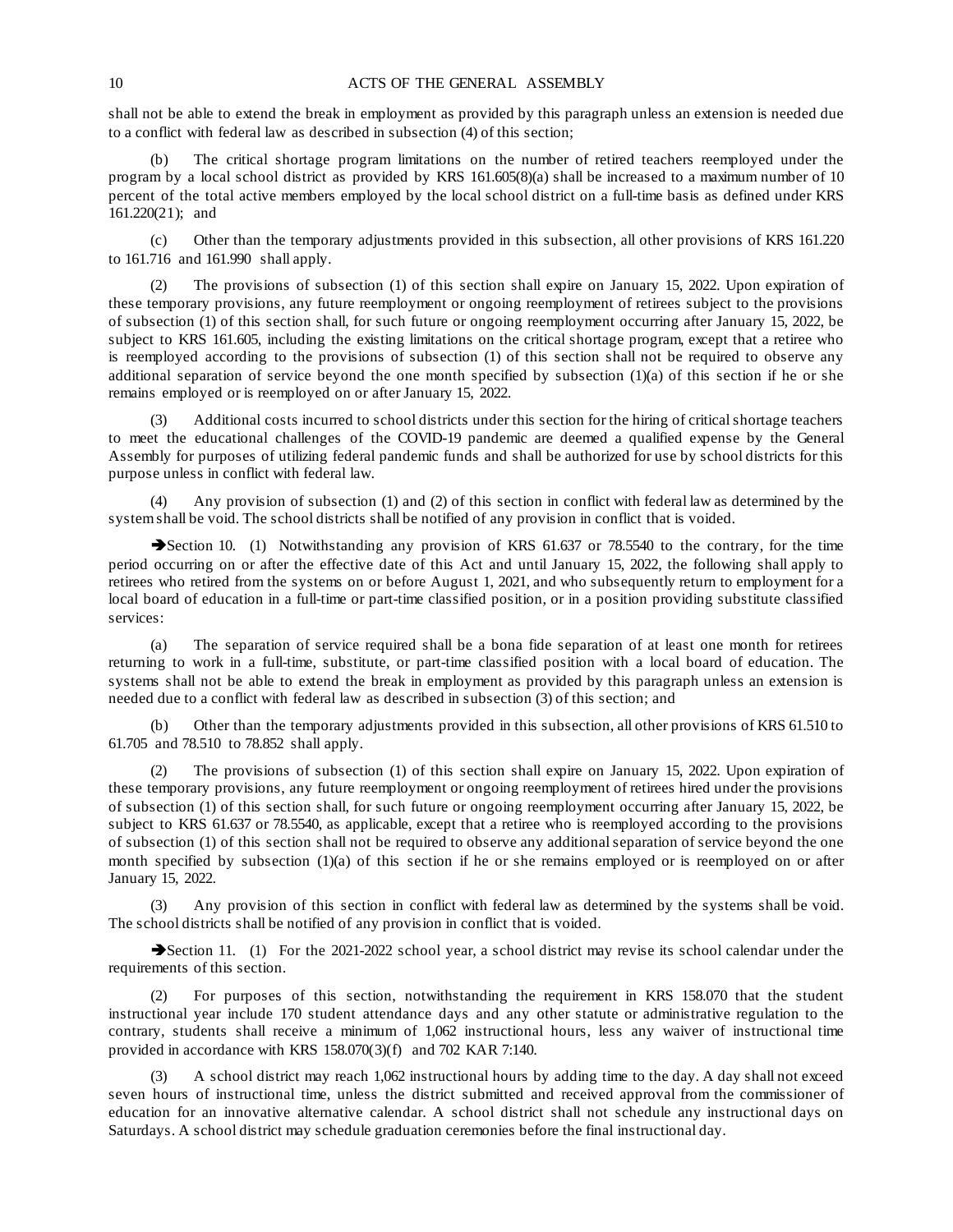#### CHAPTER 4 11

(4) Notwithstanding any other statute or administrative regulation to the contrary, school district certified and classified personnel shall complete all contract days by participating in instructional activities or professional development or by being assigned additional work responsibilities.

If a local board of education seeks to revise its school calendar under this section, the board shall submit a plan to the Kentucky Department of Education (KDE) demonstrating how 1,062 instructional hours will be completed for approval.

(6) KDE shall make a report to the Interim Joint Committee on Education by November 1, 2022, on how school districts with revised school calendars under this section completed the 1,062 hours.

Section 12. Whereas the Commonwealth's citizens, students, and children continue to face significant challenges due to the COVID-19 public health crisis, an emergency is declared to exist, and this Act takes effect upon its passage and approval by the Governor or upon its otherwise becoming a law.

**Veto overidden September 9, 2021.** 

## **CHAPTER 5**

## **( SB 2 )**

AN ACT relating to COVID-19 emergency actions and declaring an emergency.

Be it enacted by the General Assembly of the Commonwealth of Kentucky:

Section 1. (1) Notwithstanding any state law to the contrary, by October 1, 2021, and until January 31, 2022, the Cabinet for Health and Family Services shall require that visitation in a long-term care facility as defined in KRS 216A.010 or a residential long-term care facility as defined in KRS 216.510 be allowed by an essential compassionate care visitor, including a family member, legal guardian, outside caregiver, friend, or volunteer, who:

- (a) Provided regular care and support to the resident prior to the COVID-19 pandemic; and
- (b) Is designated an essential compassionate care visitor who is important to the mental, physical, or social well-being of a resident in:
	- 1. Critical situations such as end of life;
	- 2. Instances of significant mental or social decline of the resident; or
	- 3. Exigent circumstances existing regarding a resident in the facility.
- (2) The cabinet shall promulgate administrative regulations in accordance with KRS Chapter 13A that:
	- (a) Set forth procedures for the designation of a family member, legal guardian, outside caregiver, friend, or volunteer as an essential compassionate care visitor;
	- (b) Require all essential compassionate care visitors to follow safety protocols required for staff, including testing for communicable disease, checking body temperature, health screenings, the use of appropriate personal protective equipment, social distancing, and any other requirement the facility deems appropriate in accordance with guidance from the Centers for Disease Control and Prevention. If testing of communicable disease is not provided by the facility, the essential compassionate care visitor shall be responsible for obtaining testing per protocol mandated by the facility;
	- (c) Restrict visitation of essential compassionate care visitors to one room in the facility to provide compassionate care to the resident;
	- (d) Provide that essential compassionate care visitors shall be exempt from any prohibitions on visitation at a facility subject to the provisions of this subsection;
	- (e) Provide that the facility may require a written agreement with the essential compassionate care visitor;
	- (f) Require that essential compassionate care visitors assume the risk for exposure to COVID-19 and other viruses, provided the facility is compliant with the Kentucky Department for Public Health guidelines; and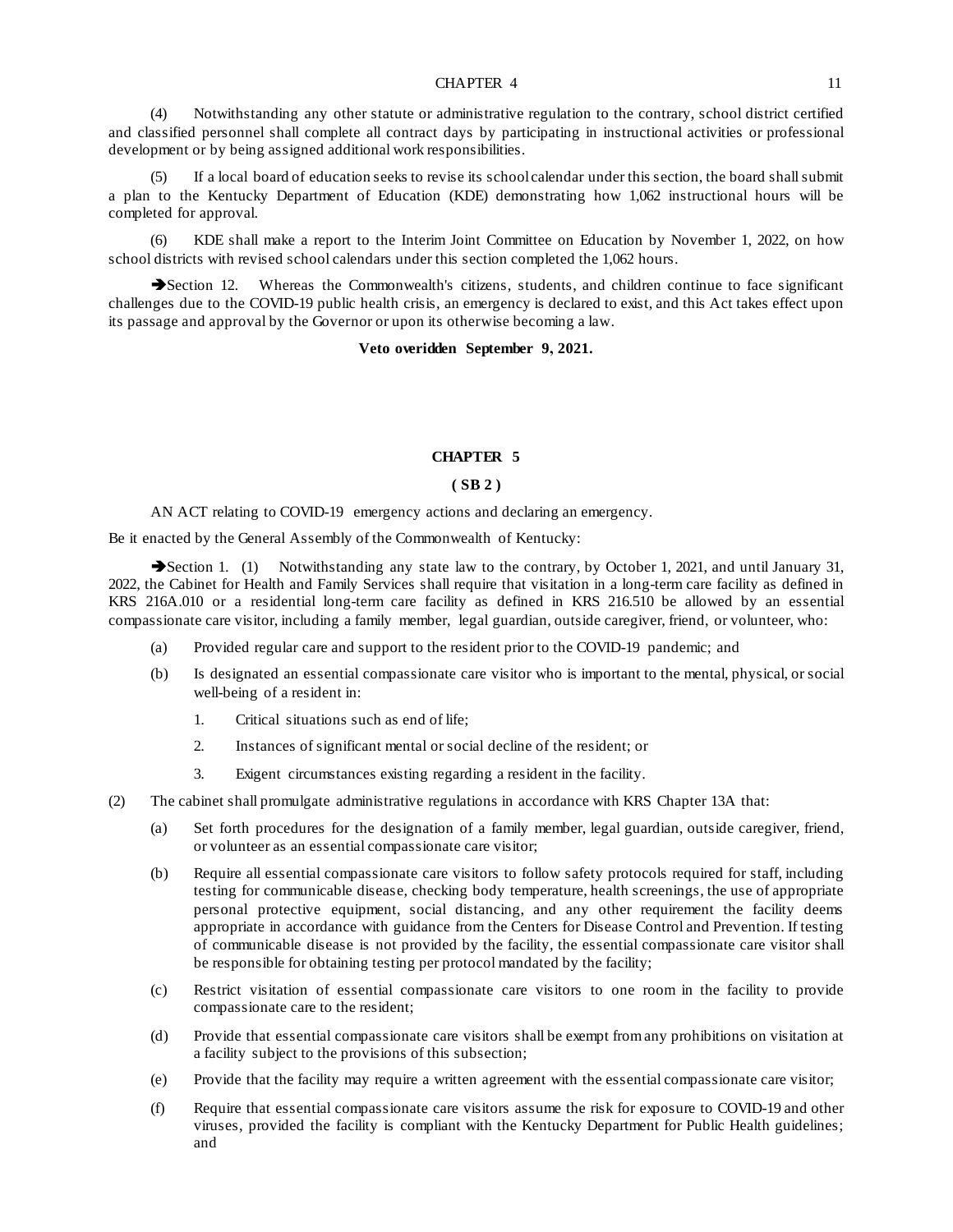### 12 **ACTS OF THE GENERAL ASSEMBLY**

(g) Provide that facilities are not required to accept visitors, except as required by this section.

Section 2. (1) No later than October 1, 2021, the Cabinet for Health and Family Services shall assist and support established and additional COVID-19 antibody administration centers (CAACs) throughout the Commonwealth and develop protocols for appropriate patient eligibility criteria for receiving treatments and proper protocol for the administration of treatments.

- (2) CAACs shall:
	- (a) Have at least one qualified treatment provider in each of the 15 Area Development Districts as permissible under federal law and guidance;
	- (b) Be equipped with therapeutic drugs to treat COVID-19 that have full use or emergency use authorization approval from the United States Food and Drug Administration (FDA), including but not limited to REGEN-COV (casirivimab and imdevimab, administered together) monoclonal antibodies or other FDA-approved equivalents, in order to treat COVID-19 positive patients 12 years of age and older;
	- (c) Allow volunteer health practitioners providing health services under KRS 39A.350 to 39A.366 to administer the therapeutic drugs; and
	- (d) Not require prior authorization for administration of the therapeutic drugs.
- (3) CAACs shall operate until January 31, 2022, unless otherwise reauthorized by the General Assembly.

Section 3. No later than October 1, 2021, the Cabinet for Health and Family Services shall assist and support hospitals, licensed health care providers, jails, prisons, homeless shelters, local health departments, and other entities in:

- (1) Acquiring sufficient COVID-19 tests;
- (2) Developing a plan for statewide distribution of the COVID-19 tests; and
- (3) Distributing for use all COVID-19 tests.

Section 4. No later than October 1, 2021, the Cabinet for Health and Family Services shall promulgate emergency administrative regulations in accordance with KRS Chapter 13A to implement Sections 2 and 3 of this Act.

Section 5. (1) Notwithstanding KRS 311A.170, until January 31, 2022, a paramedic may be employed by a hospital or nursing facility to work as a licensed paramedic in any department of a hospital or nursing facility subject to the following conditions:

- (a) The hospital or nursing facility in collaboration with the medical staff provides operating procedures and policies under which the paramedic operates that are consistent with the paramedic's scope of practice;
- (b) A paramedic is permitted to render services only under the supervision of a medical director;
- (c) A paramedic provides patient care services under the orders of a physician, physician assistant, or advanced practice registered nurse, or as delegated by a registered nurse; and
- (d) The paramedic does not violate KRS 311A.175 or any other statute or administrative regulation relating to paramedics.
- (2) Subject to the provisions relating to the scope of practice of a paramedic, a hospital or nursing facility may require a paramedic to take additional training on any subject or skill which the paramedic may be required to perform in a hospital or nursing facility and demonstrate competency in the skill or subject to a competent evaluator.

Section 6. (1) The Cabinet for Health and Family Services shall by October 1, 2021, and until January 31, 2022, in partnership with any universities, colleges, and health care organizations in Kentucky:

- (a) Produce public service announcements providing information about the severe symptoms and effects of contracting COVID-19; and
- (b) Develop and initiate a public awareness campaign encouraging Kentuckians to talk with their doctor about the benefits of receiving a COVID-19 vaccination.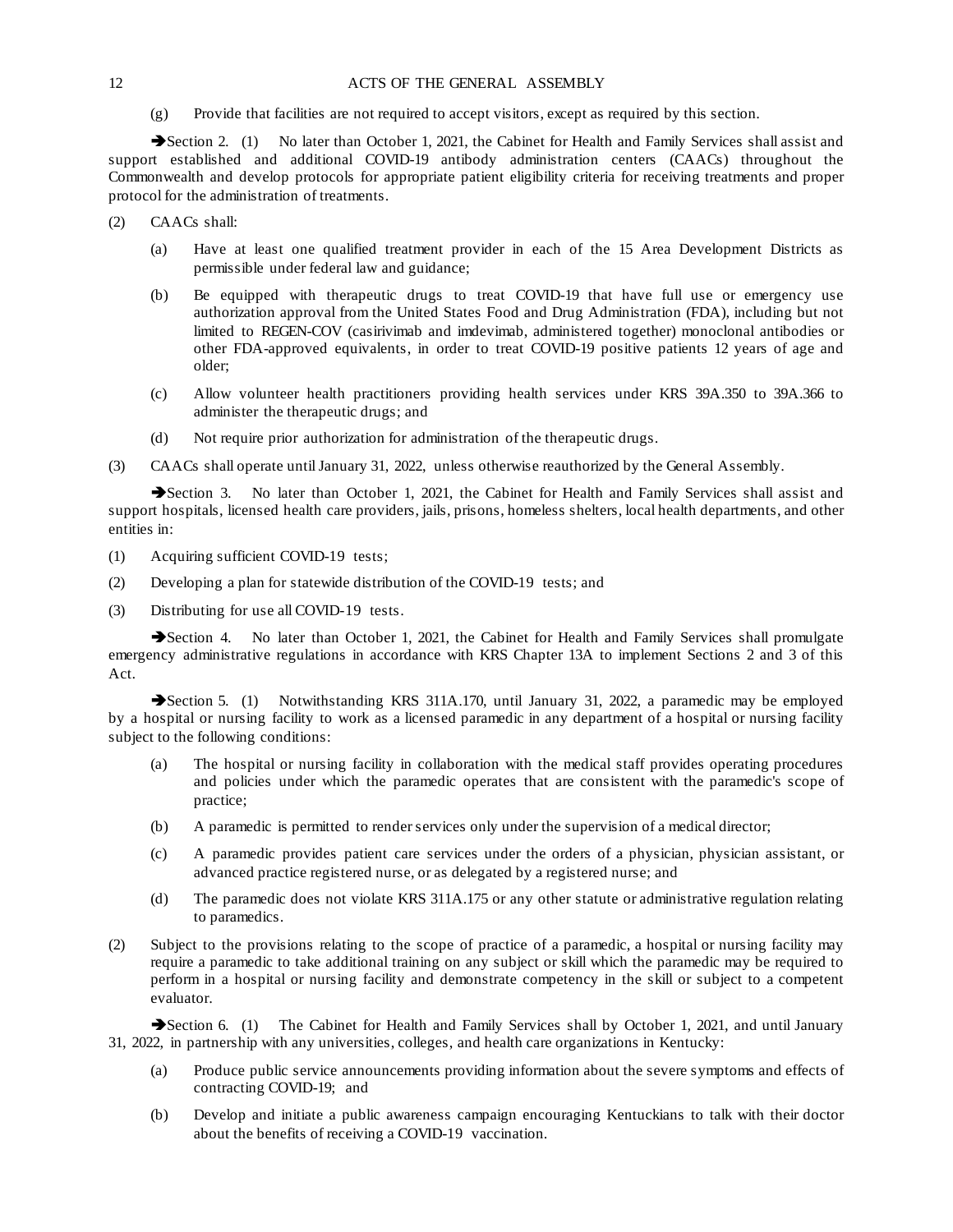#### CHAPTER 5 13

(2) Partnerships may include individual athletes, coaches, physicians, and nurses affiliated with or employed by universities, colleges, and health care organizations in Kentucky.

Section 7. (1) In order to improve access to the COVID-19 vaccination and address disparities in immunization by expanding distribution of the vaccine to primary care providers, as recommended by the Centers for Disease Control and Prevention, the Cabinet for Health and Family Services, by October 1, 2021, shall:

- (a) Develop and implement a plan to significantly increase the distribution of COVID-19 vaccines to providers of primary care as defined in KRS 164.925 and to provide technical assistance and support to primary care providers regarding the completion of necessary forms, vaccine administration, confidence, and access;
- (b) Create a singular form in accordance with federal law, to be used by providers of primary care who wish to be authorized, approved, or otherwise permitted to offer and administer COVID-19 vaccines to patients;
- (c) Make the form created pursuant to paragraph (b) of this subsection available on its Web site; and
- (d) Promulgate administrative regulations in accordance with KRS Chapter 13A for the storage of vaccines.
- (2) In developing and implementing a plan to significantly increase the distribution of COVID-19 vaccines to providers of primary care, the Cabinet for Health and Family Services may incorporate the federal Centers for Disease Control and Prevention's guidance on expanding COVID-19 vaccine distribution to primary care providers to address disparities in immunization published on April 14, 2021, and may seek technical assistance from the federal Centers for Disease Control and Prevention.

Section 8. KRS 205.636 is amended to read as follows:

- (1) As used in this section:
	- (a) "COVID-19 pandemic" means the *national emergency declaration concerning COVID-19 as declared by the President of the United States and the United States Department of Health and Human Services*[state of emergency declared by the Governor in response to COVID-19 on March 6, 2020, by Executive Order 2020-215]; and
	- (b) "Temporary COVID-19 personal care attendant" or "PCA" means a person who is employed and received training in a skilled nursing facility under a temporary accommodation made to address work load increases and staffing shortages caused by the COVID-19 pandemic by the **[Cabinet for Health and** Family Services as authorized by KRS 214.020, Executive Order 2020-215, and the lsuspension of federal regulatory and statutory provisions by the Centers for Medicare and Medicaid Services.
- (2) The Department for Medicaid Services shall accept the training requirements as included in the "Temporary COVID-19 Personal Care Attendant memorandum" issued April 14, 2020, by the Cabinet for Health and Family Services that are completed by a PCA who is in good standing with his or her employer<del>[ after the</del> COVID-19 state of emergency is rescinded by the Governor]. The PCA shall be deemed a state registered nurse aide and shall be placed on the Kentucky Nurse Aide Registry if:
	- (a) A minimum of eighty (80) hours of PCA duties have been completed within a skilled nursing facility under the supervision of a licensed or registered nurse; and
	- (b) Competency has been established by the following:
		- 1. Through an assessment in all areas of required nurse aide training as provided for in 42 C.F.R. sec. 483.152(b) by an instructor who is a licensed nurse confirmed by the facility to have completed instructor training required by the Department for Medicaid Services; and
		- 2. Successful completion of the nurse aide examination.
- (3) The Department for Medicaid Services shall:
	- (a) Apply for any Medicaid waivers or state plan amendments necessary to implement subsection (2) of this section;
	- (b) Incorporate the provisions under subsection (2) of this section into the nurse aide training and competency evaluation program requirements; and
	- (c) Promulgate any administration regulation necessary to implement this subsection and subsection (2) of this section.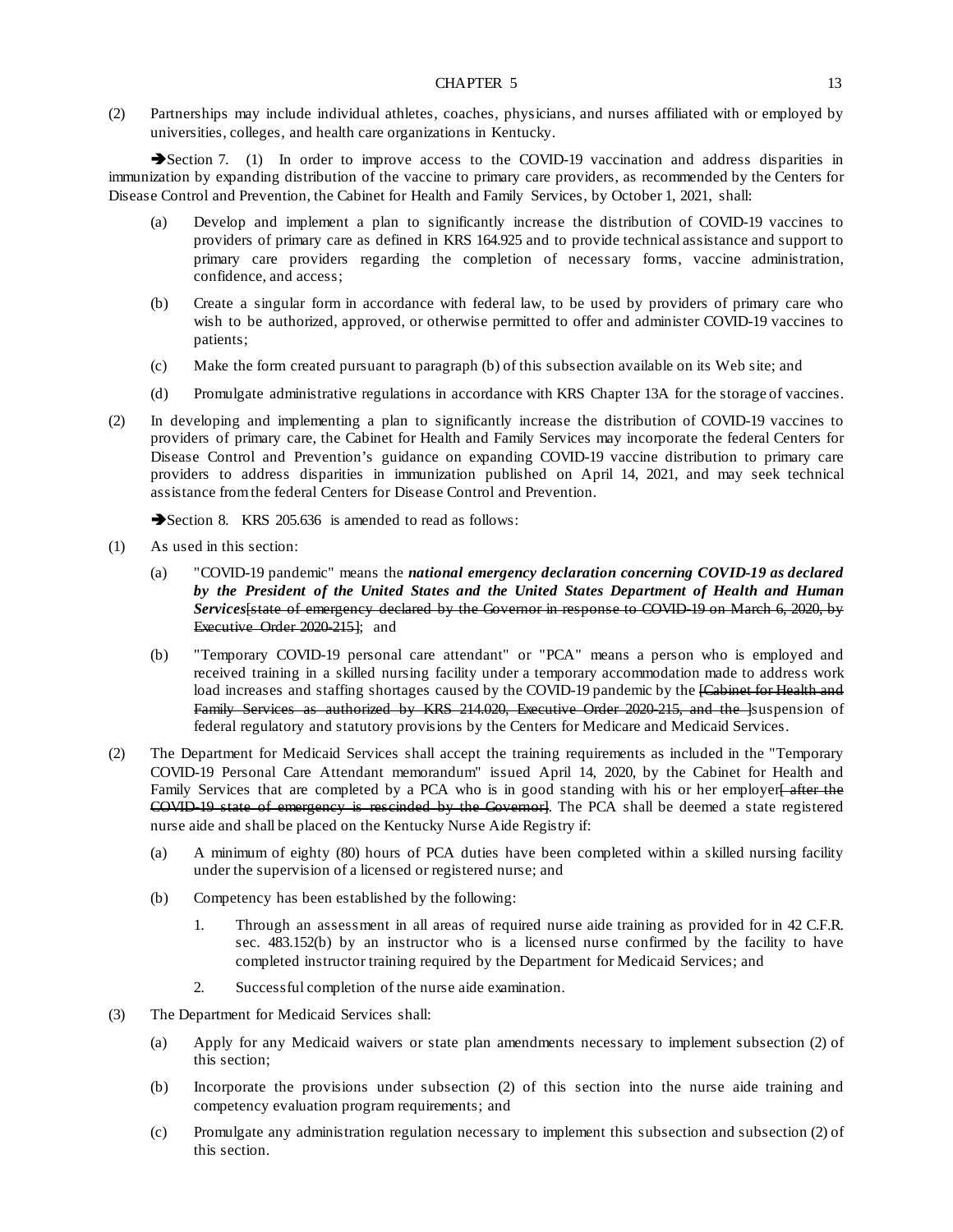Section 9. KRS 214.036 is amended to read as follows:

- (1) Nothing contained in KRS 158.035, 214.010, 214.020, 214.032 to 214.036, and 214.990 shall be construed to require:
	- (a) The testing for tuberculosis or the immunization of any child at a time when, in the written opinion of his or her attending health care provider, such testing or immunization would be injurious to the child's health;
	- (b) The immunization of any child whose parents or guardian are opposed to medical immunization against disease, and who object by a written sworn statement to the immunization of such child based on religious grounds; or
	- (c) The immunization of any emancipated minor or adult who is opposed to medical immunization against disease, and who objects by a written sworn statement to the immunization based on religious grounds.
- (2) In the event of an epidemic in a given area, the Cabinet for Health and Family Services may require the immunization of all persons within the area of epidemic, against the disease responsible for such epidemic, except that any administrative regulation promulgated pursuant to KRS Chapter 13A, administrative order issued by the cabinet *or a local public health department*, or executive order issued pursuant to KRS Chapter 39A requiring such immunization shall not include:
	- (a) The immunization of any child or adult for whom, in the written opinion of his or her attending health care provider, such testing or immunization would be injurious to his or her health;
	- (b) The immunization of any child whose parents or guardians are opposed to medical immunization against disease and who object by a written sworn statement to the immunization based on religious grounds or conscientiously held beliefs; or
	- (c) The immunization of any emancipated minor or adult who is opposed to medical immunization against disease, and who objects by a written sworn statement to the immunization based on religious grounds or conscientiously held beliefs.
- (3) The cabinet shall:
	- (a) Develop and make available on its Web site a standardized form relating to exemptions in this section from the immunization requirements; and
	- (b) Accept a completed standardized form when submitted.

SECTION 10. A NEW SECTION OF KRS CHAPTER 13A IS CREATED TO READ AS FOLLOWS:

- *(1) The General Assembly finds that 902 KAR 2:211E, Covering the Face in Response to Declared National or State Public Health Emergency, was found deficient and then later withdrawn by the agency on June 11, 2021, as evidenced by the records of the Legislative Research Commission.*
- *(2) Contrary provisions of any section of the Kentucky Revised Statutes notwithstanding, the administrative regulation referenced in subsection (1) of this section shall be null, void, and unenforceable as of the effective date of this Act.*
- *(3) Contrary provisions of any section of the Kentucky Revised Statutes notwithstanding, the administrative body shall be prohibited from promulgating an administrative regulation that is identical to, or substantially the same as, the administrative regulation referenced in subsection (1) of this section for a period beginning on the effective date of this Act and concluding on June 1, 2023.*
- *(4) The administrative regulation referenced in subsection (1) of this section shall be available to the public, in the office of the Legislative Research Commission's regulations compiler.*

SECTION 11. A NEW SECTION OF KRS CHAPTER 13A IS CREATED TO READ AS FOLLOWS:

- *(1) The General Assembly finds that 902 KAR 2:212E, Covering the Face in Response to Declared National or State Public Health Emergency, was found deficient but remained effective notwithstanding the finding of deficiency pursuant to KRS 13A.330, on or after March 30, 2021, and before the effective date of this Act, as evidenced by the records of the Legislative Research Commission.*
- *(2) Contrary provisions of any section of the Kentucky Revised Statutes notwithstanding, the administrative regulation referenced in subsection (1) of this section shall be null, void, and unenforceable as of the effective date of this Act.*